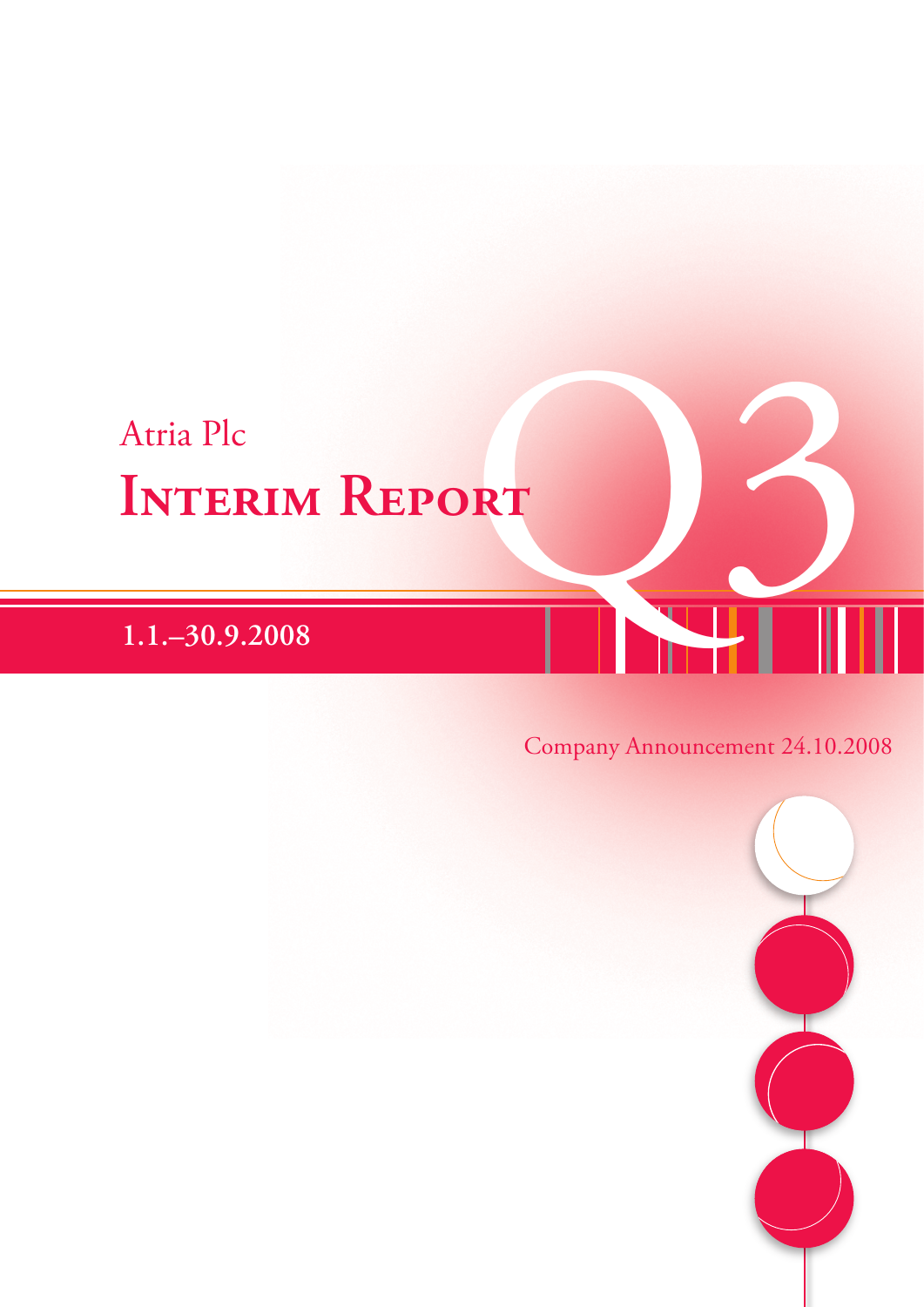# **INTERIM REPORT OF ATRIA PLC 1 JANUARY – 30 SEPTEMBER 2008**

# IMPROVED MEAT MARKET SITUATION – SATISFACTORY PERFORMANCE BY ATRIA

– growth in sales volumes

– improved profitability in Finland and Russia compared with the first part of the year

– increases in sales prices

– strategically important acquisition in Moscow.

#### **Atria Group:**

l

|                     | Q <sub>3</sub> | Q <sub>3</sub> | $Q1 - Q3/$ | $Q1 - Q3/$ |         |
|---------------------|----------------|----------------|------------|------------|---------|
| EUR million         | 2008           | 2007           | 2008       | 2007       | 2007    |
| Net sales           | 357.7          | 312.8          | 995.8      | 935.1      | 1,272.2 |
| EBIT                | 17.2           | 19.3           | 34.6       | 81.3       | 94.5    |
| Operative EBIT*     | 18.2           | 19.9           | 36.1       | 47.7       | 61.4    |
| Operative EBIT %    | 5.1            | 6.4            | 3.6        | 5.1        | 4.8     |
| Profit before taxes | 14.0           | 16.1           | 25.1       | 69.3       | 80.6    |
| Earnings per share  | 0.37           | 0.41           | 0.62       | 2.32       | 2.56    |

\* Operative EBIT = operating profit excluding significant non-recurring items.

#### **Review Q3/2008**

**Atria Group's** year-on-year net sales rose by 14,4 per cent. Profitability in Q3 improved compared with the first half of the year, but year-on-year profitability fell clearly. The business operations of AB Ridderheims Delikatesser are included in the figures for the review period from 1 July 2008. The business operations of AS Wõro Kommerts and AS Vastse-Kuuste Lihatööstus are included in the Q3 figures from 1 August 2008.

The sales volumes have grown especially in Finland and Russia. Intense growth combined with good price management improved the earnings, particularly in Russia.

In Scandinavia, the earnings were hampered by delayed sales price increases not matching the raw material price increases. In addition, the loss-making operations of the Lätta Måltider unit had a negative impact on the earnings of the business area.

The company's performance in Estonia was unsatisfactory. The earnings were restrained by rising raw material prices and the structure of sales in Valga. The acquired companies AS Wõro Kommerts and AS Vastse-Kuuste Lihatööstus were profitable in the quarter.

During the review period, Atria announced that it will expand its operations in Russia through acquisition of the meat processing company OOO Campomos, which operates in the Moscow and St Petersburg regions. The acquisition was completed on 15 October 2008.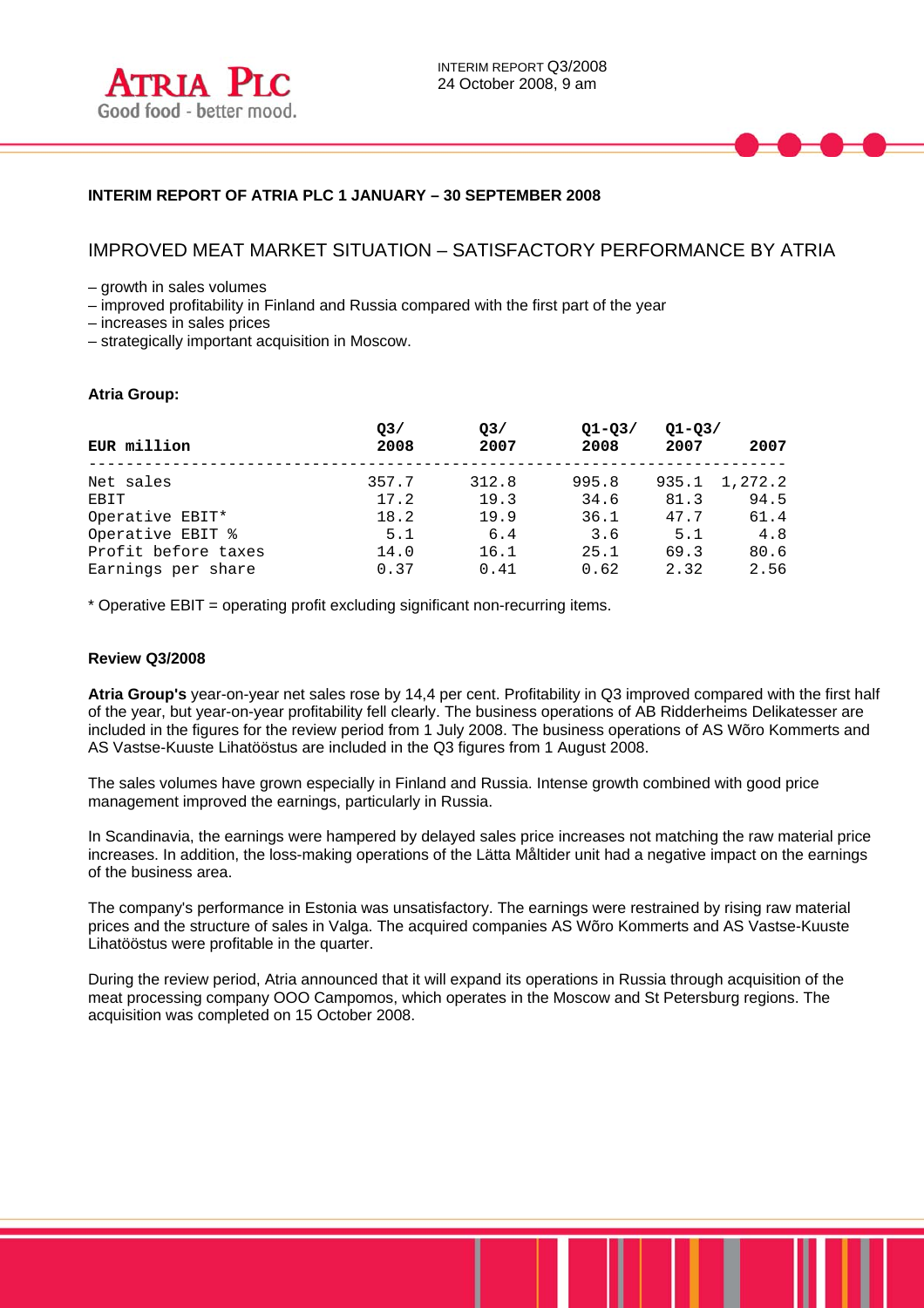# **Atria Finland 1 January - 30 September 2008**

| EUR million      | O <sub>3</sub><br>2008 | Q <sub>3</sub><br>2007 | $Q1 - Q3/$<br>2008 | $Q1 - Q3/$<br>2007 | 2007  |
|------------------|------------------------|------------------------|--------------------|--------------------|-------|
| Net sales        | 208.3                  | 187.4                  | 591.7              | 545.7              | 749.6 |
| EBIT             | 13.3                   | 13.0                   | 22.1               | 33.3               | 43.2  |
| Operative EBIT*  | 13.3                   | 13.0                   | 22.6               | 33.3               | 43.2  |
| Operative EBIT % | 6.4                    | 6.9                    | 3.8                | 6.1                | 5.8   |

**Atria Finland's** Q3 net sales increased by 11.2 per cent and the EBIT improved slightly year-on-year. Sales prices to retailers have risen by 6–7 per cent from December 2007. The global pork market has changed from supplydriven to demand-driven, which has increased export prices. During Q3, the meat exports of Atria Finland increased.

The summer season was successful. Year-on-year sales volumes rose. The market shares of cold cuts, meat and sausages sold under the Atria brand improved markedly. In the summer season, Atria was clearly the market leader in the A class and traditional grill sausage segments. Poultry sales did not quite achieve the target. Year-onyear sales volumes increased. Good delivery reliability contributed to the successful performance in the season.

The situation in the Finnish pork market has shifted from supply-driven to demand-driven during the summer and autumn, and there's pressure on raw material prices to increase before year-end. The sales price increase in the first part of the year did not fully compensate for the rising raw material and manufacturing costs.

Atria Finland's performance in Q4/2008 will be substantially affected by changes in the global meat market.

#### **Atria Scandinavia 1 January - 30 September 2008**

| EUR million      | O <sub>3</sub><br>2008 | Q <sub>3</sub><br>2007 | $Q1 - Q3/$<br>2008 | $Q1 - Q3/$<br>2007 | 2007  |
|------------------|------------------------|------------------------|--------------------|--------------------|-------|
| Net sales        | 124.5                  | 108.6                  | 342.8              | 341.8              | 457.8 |
| EBIT             | 3.9                    | 6.7                    | 15.6               | 49.4               | 54.9  |
| Operative EBIT*  | 4.9                    | 6.7                    | 16.6               | 14.6               | 20.5  |
| Operative EBIT % | 3.9                    | 6.2                    | 4.8                | 4.3                | 4.5   |

**Atria Scandinavia's** comparable sales developed favourably, and operative EBIT for the first three quarters of the year was higher than the operative EBIT for the comparative period. AB Ridderheims Delikatesser, acquired in the summer, was consolidated into Atria as of 1 July 2008.

The market shares of cold cuts, cooking sausages and premium cheeses in retail trade remained stable or improved slightly during the review period (source: AC Nielsen).

The Q3 earnings were depressed by heavy increases in raw material prices. The sales price increases during the period partly compensated for the increase in costs, and further price increases are planned for the final quarter.

The net sales and EBIT of Lätta Måltider were unsatisfactory in the first part of the year. During the review period, Atria Scandinavia launched an efficiency programme and decided to transfer the production of sandwiches and salads from Halmstad to Norrköping. The arrangement affects all employees of the Halmstad plant, of whom 50 are permanent. This efficiency programme caused a non-recurrent cost item of approximately one million euro.

The integration of the business operations of Ridderheims, acquired in June 2008, and the establishment of the new Atria Deli business unit are progressing as scheduled.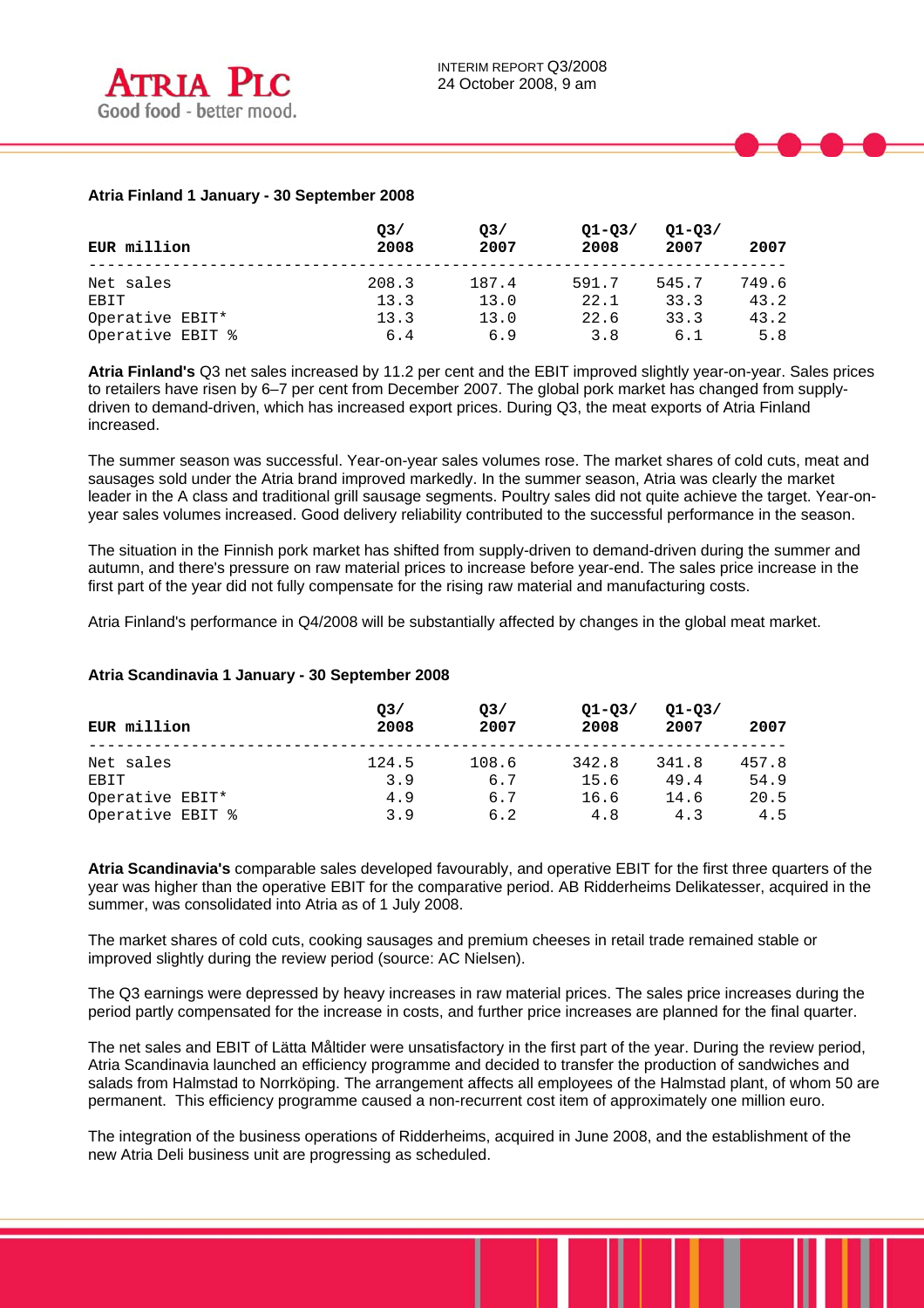### **Atria Russia 1 January - 30 September 2008**

| EUR million      | O <sub>3</sub><br>2008 | Q <sub>3</sub><br>2007 | $Q1 - Q3/$<br>2008 | $Q1 - Q3/$<br>2007 | 2007 |
|------------------|------------------------|------------------------|--------------------|--------------------|------|
| Net sales        | 22.7                   | 15.6                   | 58.3               | 48.7               | 65.6 |
| EBIT             | 1.9                    | 1.1                    | 2.3                | 3.8                | 4.3  |
| Operative EBIT*  | 1.9                    | 1.1                    | 2.3                | 3.8                | 4.3  |
| Operative EBIT % | 8.4                    | 7.1                    | 3.9                | 7.8                | 6.5  |

**Atria Russia's** sales increased remarkably during the period, and EBIT took an upturn. The substantial price increases implemented in the third quarter had a positive effect on profitability. The market shares of meat products have developed favourably, and OOO Pit Product's total market share of St Petersburg's modern retail trade is now nearly 27 per cent.

During the review period, Atria announced that it will expand its operations in Russia through acquisition of the meat processing company OOO Campomos, which operates in the Moscow and St Petersburg regions. The main products of Campomos include meat products and pizzas. Campomos has a production plant and logistics centre in Moscow and a distribution terminal in St Petersburg. In addition, the company boasts a pork breeding facility with 2,500 sows. The main market of Campomos is Moscow, but it is also well-established in St Petersburg and some other major cities. In 2007, Campomos reported net sales of around EUR 75 million. After the positive development of earnings in the early 2000s, the company's performance has shown a declining development and it has been loss-making in recent years. The company's production plant is modern and well maintained. The transaction's enterprice value is EUR 75 million. The Russian Competition Authority confirmed the acquisition on 29 September 2008. The process of consolidating Campomos began on 15 October 2008. Atria aims to have a positive EBIT in Campomos in the year 2010.

The Gorelovo logistics centre opened after the review period in October. At the same time, closing down of logistics operations began in central St Petersburg. The opening of the Gorelovo meat product plant will be postponed to 2009. The contractor, YIT Rakennus Oy, says that the postponement is due to delayed completion of the water and drain connection.

Raw material and other costs continued to increase during the review period. The raw material cost increase is expected to continue for the rest of the year, which will give pressure to further increases in customer prices.

# **Atria Baltic 1 January - 30 September 2008**

| EUR million      | O <sub>3</sub><br>2008 | Q <sub>3</sub><br>2007 | $Q1 - Q3/$<br>2008 | $Q1 - Q3/$<br>2007 | 2007    |
|------------------|------------------------|------------------------|--------------------|--------------------|---------|
| Net sales        | 9.6                    | 6.4                    | 21.5               | 20.6               | 26.7    |
| EBIT             | $-0.9$                 | $-0.7$                 | $-3.1$             | $-3.0$             | $-4.4$  |
| Operative EBIT*  | $-0.9$                 | $-0.1$                 | $-3.1$             | $-1.8$             | $-3.1$  |
| Operative EBIT % | $-9.4$                 | $-1.6$                 | $-14.4$            | $-8.7$             | $-11.6$ |

**In Estonia**, Atria's Q3 net sales increased clearly year-on-year. This was a result of the acquisitions made in June. The process of consolidating AS Wõro Kommerts and AS Vastse-Kuuste Lihatööstus began on 1 August 2008.

The weak performance in the period is explained by increasing raw material prices and the sales mix. The sales of lower-margin bulk meat goods have developed more favourably than the sales of meat products. The companies acquired in July, AS Wõro Kommerts and AS Vastse-Kuuste Lihatööstus, generated positive results in August– September.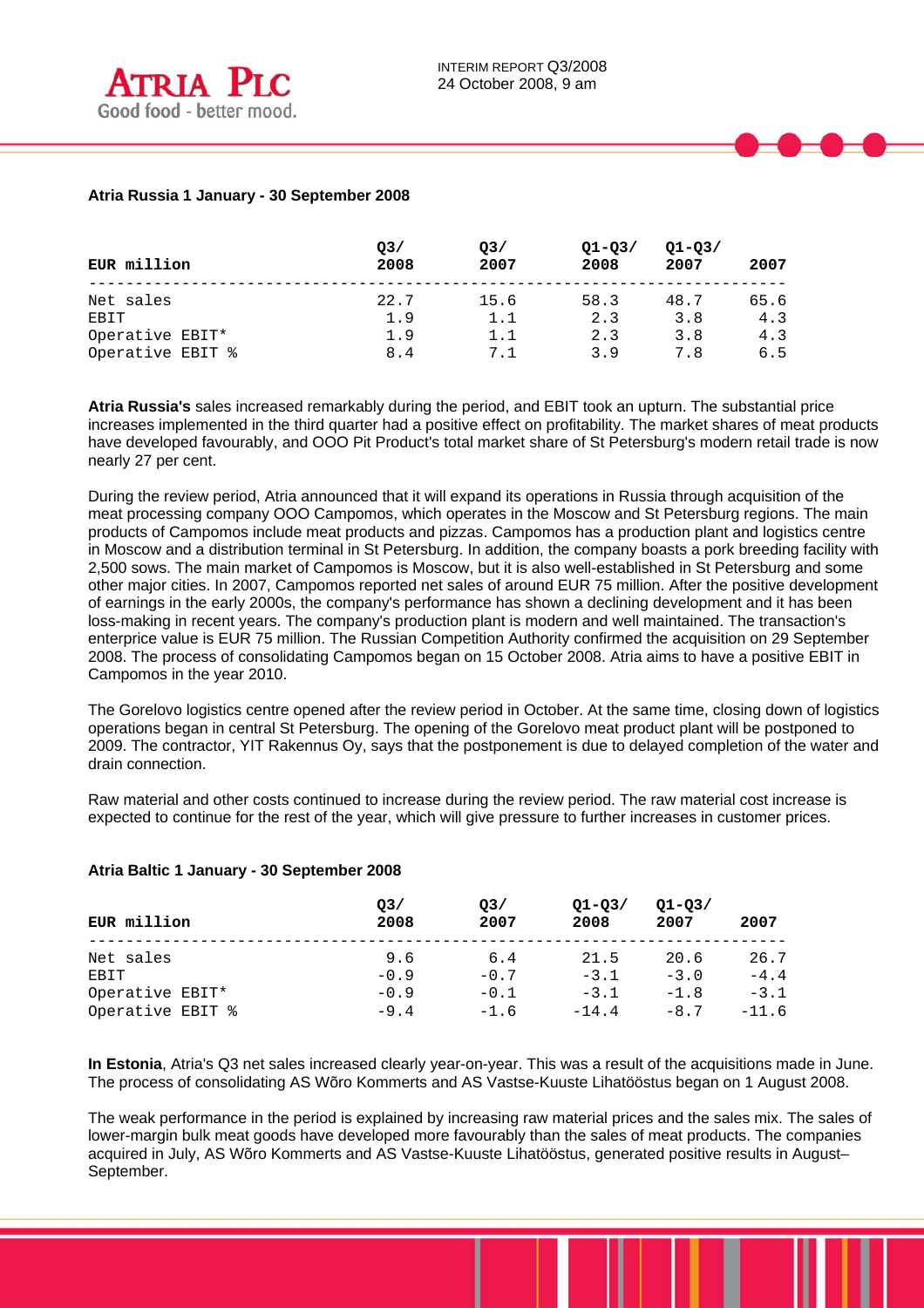INTERIM REPORT Q3/2008 24 October 2008, 9 am



l

The integration of the business operations of the two acquired companies into Atria has progressed as planned. The organisation was revised at the end of the review period. Kaido Kaare was appointed General Manager of Atria Estonia, and Kari Körkkö was appointed the Integration Director of Atria Baltic. Kaido Kaare is the former Managing Director of AS Wõro Kommerts. Kaido Kaare and Kari Körkkö report to Juha Gröhn, Atria Baltic Business Area Director.

The integration of business operations is expected to generate cost savings of EUR 2 million in 2009. The most significant benefits will be gained from the distribution of work between the plants and the integration of logistic operations.

The acquisitions considerably improved Atria's possibilities to strengthen its position in the Estonian market. Atria Estonia's market share is now 22.4 per cent in cold cuts and 30.6 per cent in cooking sausages (Source: Nielsen, YTD 2008, Jan-Jul).

#### **Events occurring after the review period**

The acquisition of Campomos was confirmed on 15 October 2008, and the process of consolidating Campomos began on the same date.

The Gorelovo logistics centre opened after the review period on 13 October 2008. The logistics operations in central St Petersburg will be closed down by the end of October.

Atria Estonia decided on 20th of October to concentrate its slaughtering and meat cutting operations in Valga. In the future, Valga slaughterhouse will be supplying meat raw material to all three meat processing factories - Wõro, Vastse-Kuuste and Valga. The number of personnel in the Vastse-Kuuste slaughterhouse will be decreased by 18 persons, all other activities in Vastse-Kuuste will remain unchanged.

#### **Investments**

Construction work is still ongoing at the meat processing plant in St Petersburg. The total value of the investment is about EUR 70 million.

The Group's investments during the period totalled EUR 91,3 million.

#### **Personnel**

The Group had an average of 5,840 employees (5,900) during the review period.

Personnel by business area:

| 2,382 (2,342) |
|---------------|
| 1,681 (1,772) |
| 1,291 (1,254) |
| 486 (532)     |
|               |

#### **Atria Plc's Administration**

In its organisation meeting following the Annual General Meeting, Atria Plc's Supervisory Board re-elected retiring members Matti Tikkakoski and Martti Selin.

Ari Pirkola was appointed the new Chairman of the Supervisory Board, and Chairman of the Board Martti Selin was reappointed.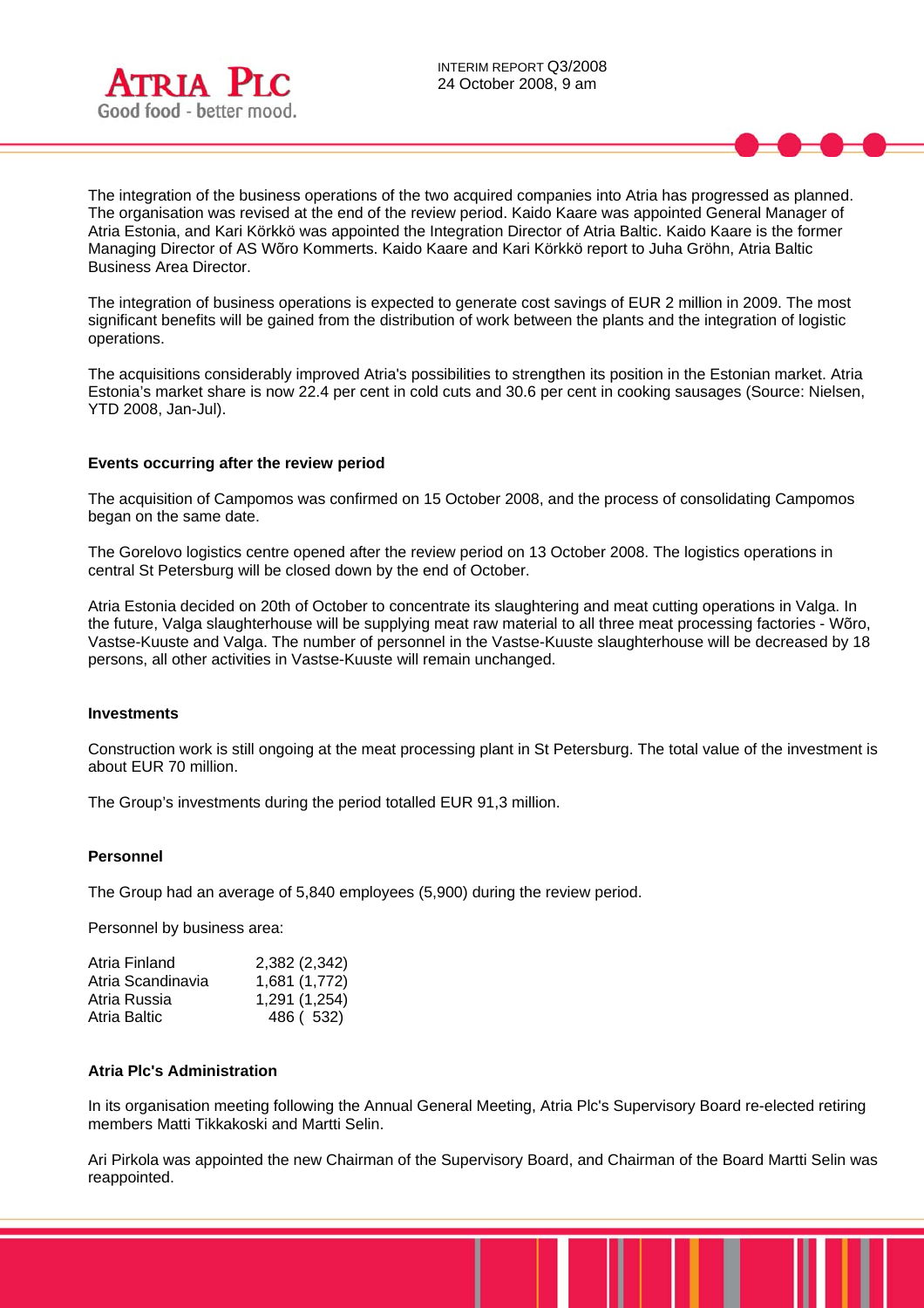

Atria Plc's Board of Directors now has the following membership: Chairman Martti Selin; Vice-Chairman Timo Komulainen; members Tuomo Heikkilä, Runar Lillandt, Matti Tikkakoski and Ilkka Yliluoma.

#### **Financing**

l

The turmoil in the financial market has effected on the Finnish commercial paper market. Atria has mainly financed its maturing commercial papers with available credit limits, of which about EUR 105 million are unutilised. Atria did not sign any new credit agreements in the third quarter. Therefore, the higher loan margins have not had a substantial effect on Atria's financial expenses.

The purchase price for Campomos was paid with available cash on 15 October 2008. The outstanding loans of the acquired companies were carried over in the transaction.

The increase in interest rates and loan margins, particularly in Russia, will slightly increase the Group's financing costs after the consolidating of the acquired companies.

#### **Short-term Business Risks**

The prices of Atria's most important raw materials have remained high, and the development of prices is difficult to predict. The global market situation for meat raw material has stabilised to some degree, but the short-term price development is still uncertain.

The Campomos acquisition in Russia involves both opportunities and risks. Atria has initiated measures to take the acquired company from the red to the black. In Russia, another significant risk is the delayed start of the meat product plant in Gorelovo, St Petersburg and its effect on Atria's growth in Russia in the near future.

The international financial market crisis has an impact on Atria's risks. The higher cost and lower availability of financing increase the probability of credit losses and customer bankruptcies. The increased interest rates and loan margins also affect Atria's financing costs.

#### **Outlook for the Future**

Atria Group's net sales are expected to grow in 2008, but the operative EBIT is predicted to fall substantially compared with 2007. Changes in the global meat market situation create uncertainty in all of Atria's business areas.

The global economic decline may have some effect on the consumption of food and on the consumption structure.

#### **Board Authorisations**

The General Meeting authorised the Board of Directors to decide, on one or several occasions, on a share issue involving a maximum of 10,000,000 new Series A shares at the nominal value of EUR 1.70 per share.

The Board is also authorised to decide on all terms and conditions of the share issue. The authorisation thus also includes the right to issue shares in deviation from the proportion of the shares held by the shareholders under the conditions provided in law, as well as the right to decide on a share issue to the company itself without payment, subject to the provisions of the Finnish Companies Act regarding the maximum number of treasury shares held by a company.

The authorisation is intended to be used for the financing or execution of any acquisitions or other arrangements or investments relating to the company's business, for the implementation of the company's incentive programme or for other purposes subject to the Board's decision.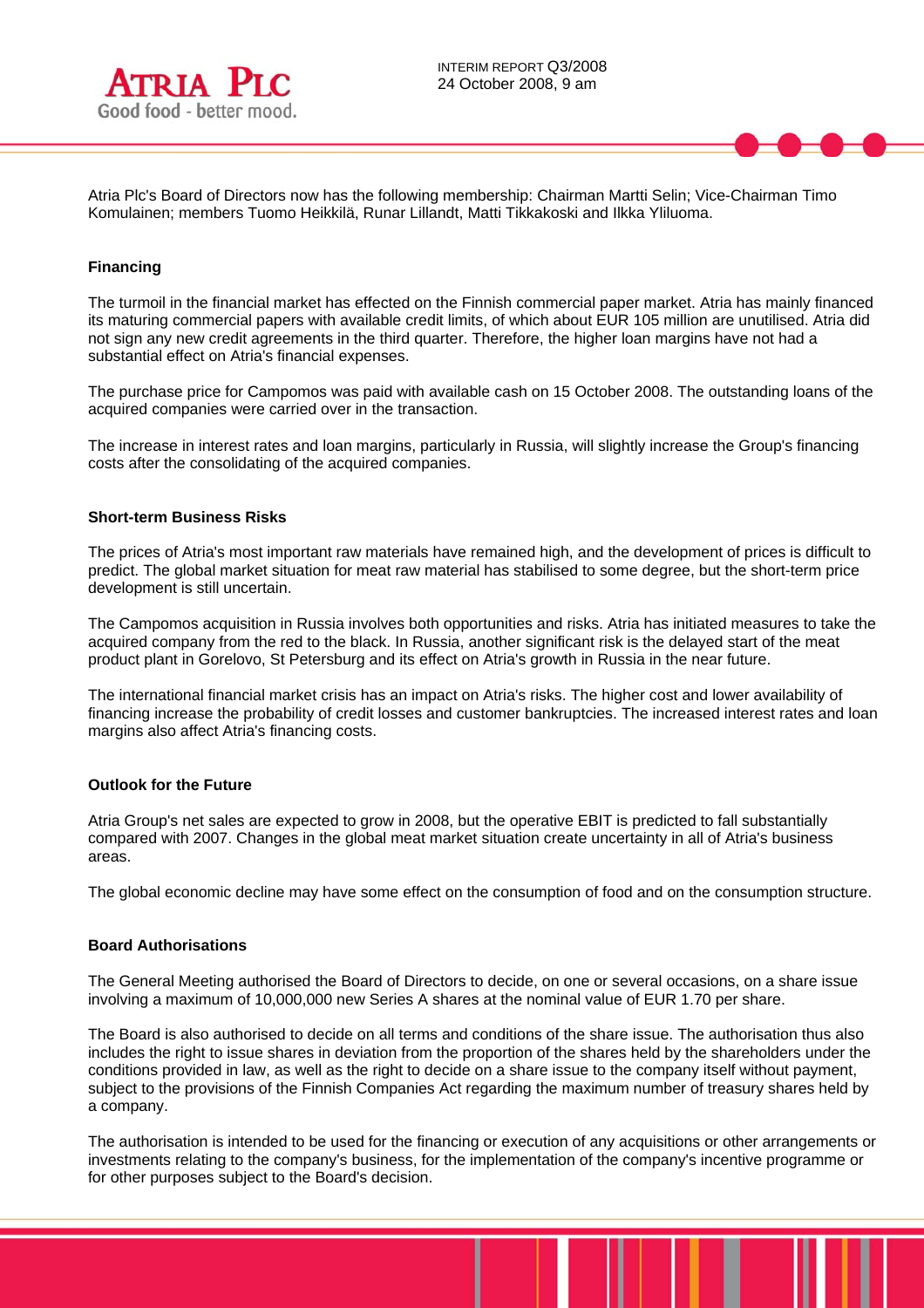

The authorisation is valid until the closing of the next Annual General Meeting, or until 30 June 2009, whichever occurs first. The authorisation does not repeal the Board's current authorisation to decide on a reserve increase.

The General Meeting of 3 May 2007 authorised the Board of Directors to decide, on one or several occasions, on a reserve increase, which may increase the company's share capital by a maximum of EUR 850,000. The authorisation is valid for a maximum of five years from the date of the General Meeting's decision.

#### **Purchase of treasury shares**

Based on the authorisation of the AGM on 29 April 2008, Atria Plc's Board of Directors decided to purchase up to 300,000 A shares of the company. In accordance with the authorisation, the shares to be purchased are intended to be used as consideration in possible company acquisitions or other arrangements relating to the company's business, for the financing of investments, for the implementation of the company's incentive programme, for improvement of the company's capital structure, or to be kept by the company, otherwise assigned or cancelled.

The shares will be purchased at the market price of the time of acquisition through public trade on the Nasdaq OMX Helsinki Ltd. The acquisition of treasury shares begins no earlier than 29 September 2008 and ends no later than 30 June 2009.

#### **KEY FIGURES**

| EUR million                  | $1 - 9/08$ | $1 - 9/07$ | $1 - 12/07$ |
|------------------------------|------------|------------|-------------|
| Equity/share, $\epsilon$     | 16.73      | 16.52      | 16.77       |
| Interest-bearing liabilities | 407.4      | 332.5      | 321.9       |
| Balance sheet total          | 1,081.4    | 994.8      | 1,000.7     |
| Equity ratio $(\mathcal{E})$ | 43.2       | 47.1       | 47.6        |
| Gross investments            | 91.3       | 262.9      | 284.1       |
| Gross investments,           |            |            |             |
| % of net sales               | 9.1        | 28.1       | 22.3        |
| Average number of personnel  | 5,840      | 5,900      | 5,947       |

#### **Accounting Principles**

This interim report has been compiled in accordance with the IAS 34 Interim Financial Reporting standard. The firm has applied the same principles in preparing this interim report as in preparing the 2007 annual financial statements. This interim report is unaudited.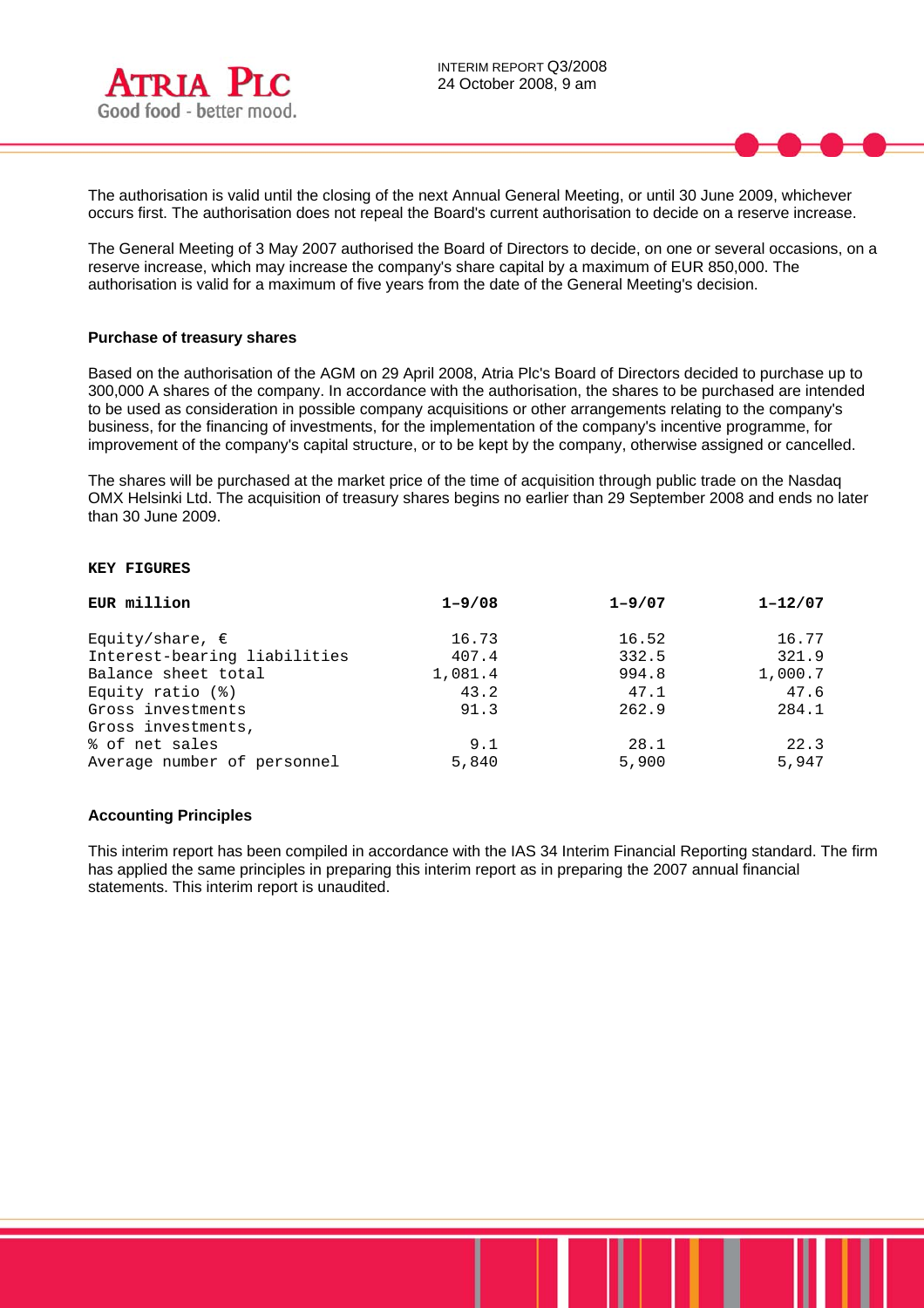

# **ATRIA PLC**

l

#### **CONSOLIDATED BALANCE SHEET**

| Assets                     |               |               |                |
|----------------------------|---------------|---------------|----------------|
| mill. EUR                  | $30 - 9 - 08$ | $30 - 9 - 07$ | $31 - 12 - 07$ |
|                            |               |               |                |
| Non-current assets         |               |               |                |
| Property, plant            |               |               |                |
| and equipment              | 486.8         | 443.4         | 455.6          |
| Goodwill                   | 162.8         | 149.4         | 151.8          |
| Other intangible assets    | 75.7          | 69.5          | 64.3           |
| Loan assets and            |               |               |                |
| other receivables          | 46.7          | 42.8          | 43.6           |
| Investments                | 8.5           | 7.3           | 8.7            |
| Total                      | 780.5         | 712.4         | 724.0          |
|                            |               |               |                |
| Current assets             |               |               |                |
| Inventories                | 104.8         | 92.8          | 87.3           |
| Trade and                  |               |               |                |
| other receivables          | 170.4         | 147.1         | 153.8          |
| Cash in hand               |               |               |                |
| and at bank                | 25.7          | 42.5          | 35.6           |
|                            |               |               |                |
| Total                      | 300.9         | 282.4         | 276.7          |
|                            |               |               |                |
| Total assets               | 1 081.4       | 994.8         | 1000.7         |
|                            |               |               |                |
| Equity and liabilities     |               |               |                |
| mill. EUR                  | $30 - 9 - 08$ | $30 - 9 - 07$ | $31 - 12 - 07$ |
|                            |               |               |                |
| Equity                     |               |               |                |
| Shareholders' equity       | 465.7<br>1.8  | 467.0<br>1.9  | 474.1          |
| Minority interest          |               |               | 1.9            |
| Equity, total              | 467.5         | 468.9         | 476.0          |
|                            |               |               |                |
| Non-current liabilities    |               |               |                |
| Interest-bearing           |               |               |                |
| liabilities                | 165.4         | 272.8         | 194.1          |
| Deferred tax liabilities   | 45.0          | 45.0          | 42.8           |
| Other non-interest-bearing |               |               |                |
| liabilities                | 1.1           | 0.3           | 0.3            |
|                            |               |               |                |
| Total                      | 211.5         | 318.1         | 237.2          |
|                            |               |               |                |
| Current liabilities        |               |               |                |
| Interest-bearing           |               |               |                |
| liabilities                | 242.0         | 59.7          | 127.8          |
| Trade and                  |               |               |                |
| other payables             | 160.4         | 148.1         | 159.7          |
|                            |               |               |                |
| Total                      | 402.4         | 207.8         | 287.5          |
|                            |               |               |                |
| Liabilities, total         | 613.9         | 525.9         | 524.7          |
| Total equity and           |               |               |                |
| liabilities                | 1 081.4       | 994.8         | 1 000.7        |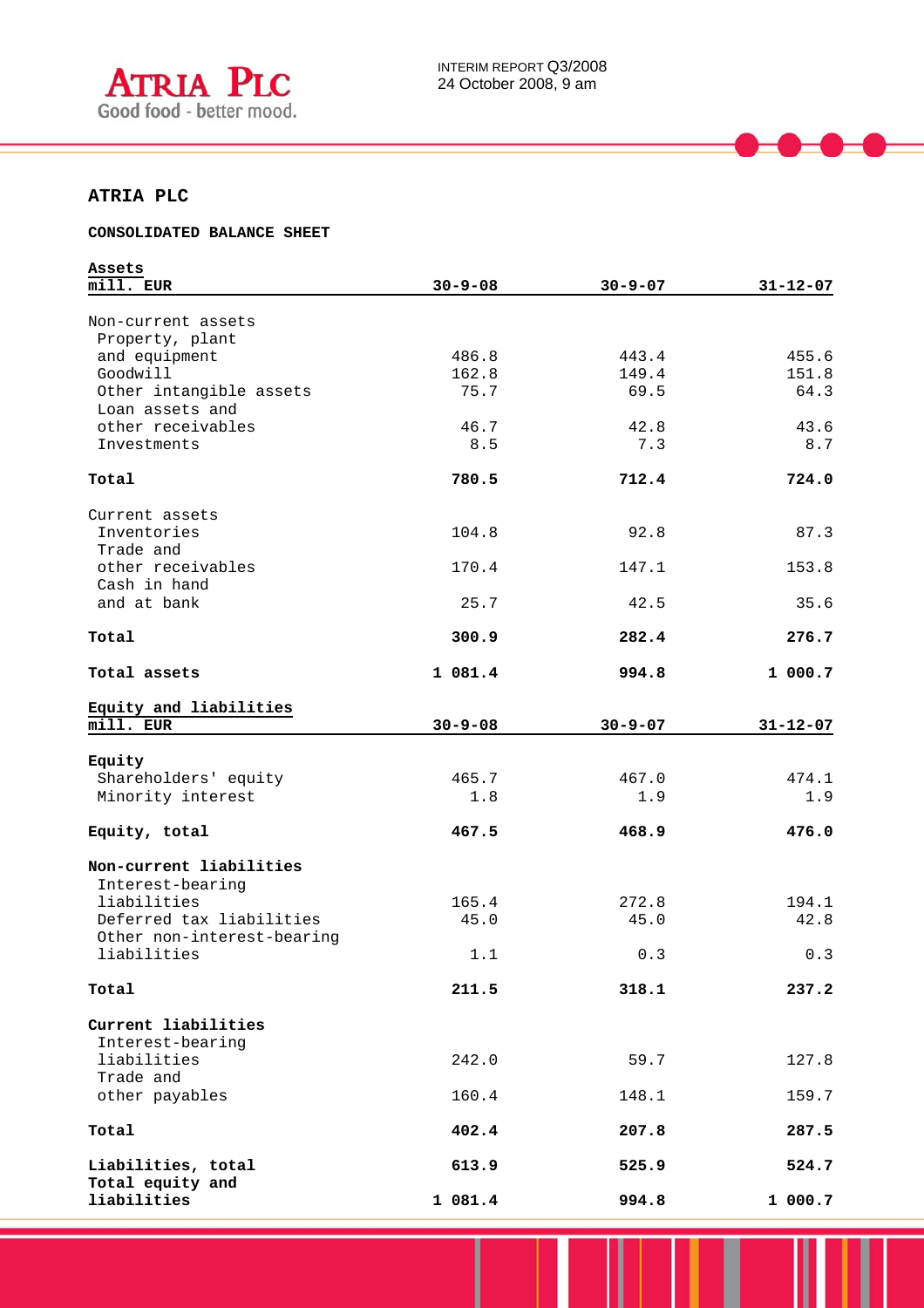

#### **CONSOLIDATED INCOME STATEMENT**

| mill. EUR                                                              | $7 - 9/08$ | $7 - 9/07$ | $1 - 9/08$ | $1 - 9/07$ | $1 - 12/07$       |
|------------------------------------------------------------------------|------------|------------|------------|------------|-------------------|
| Net sales                                                              | 357.7      | 312.8      | 995.8      | 935.1      | 1 272.2           |
| Expenses                                                               | $-328.7$   | $-281.6$   | $-925.3$   |            | $-820.1 -1$ 133.2 |
| Depreciations                                                          | $-11.8$    | $-11.9$    | $-35.9$    | $-33.7$    | $-44.5$           |
|                                                                        |            |            |            |            |                   |
| Operating profit                                                       | 17.2       | 19.3       | 34.6       | 81.3       | 94.5              |
| * % of Net sales                                                       | 4.8        | 6.2        | 3.5        | 8.7        | 7.4               |
| Financial income and                                                   |            |            |            |            |                   |
| expenses                                                               | $-3.7$     | $-3.2$     | $-10.1$    | $-12.0$    | $-14.3$           |
| Income from associates                                                 | 0.5        |            | 0.6        |            | 0.4               |
| Profit before tax                                                      | 14.0       | 16.1       | 25.1       | 69.3       | 80.6              |
| * % of Net sales                                                       | 3.9        | 5.1        | 2.5        | 7.4        | 6.3               |
| Income taxes                                                           | $-3.5$     | $-4.3$     | $-7.5$     | $-9.7$     | $-13.0$           |
| Profit for the period                                                  | 10.5       | 11.8       | 17.6       | 59.6       | 67.6              |
| * % of Net sales                                                       | 2.9        | 3.8        | 1.8        | 6.4        | 5.3               |
| Profit distribution for<br>the accounting period:<br>To parent company |            |            |            |            |                   |
| shareholders                                                           | 10.5       | 11.6       | 17.6       | 58.7       | 66.7              |
| To minority shares                                                     |            | 0.2        |            | 0.9        | 0.9               |
| Total                                                                  | 10.5       | 11.8       | 17.6       | 59.6       | 67.6              |
| Basic earnings/share, $\epsilon$                                       | 0.37       | 0.41       | 0.62       | 2.32       | 2.56              |
| Diluted                                                                |            |            |            |            |                   |
| earnings/share, $\epsilon$                                             | 0.37       | 0.41       | 0.62       | 2.32       | 2.56              |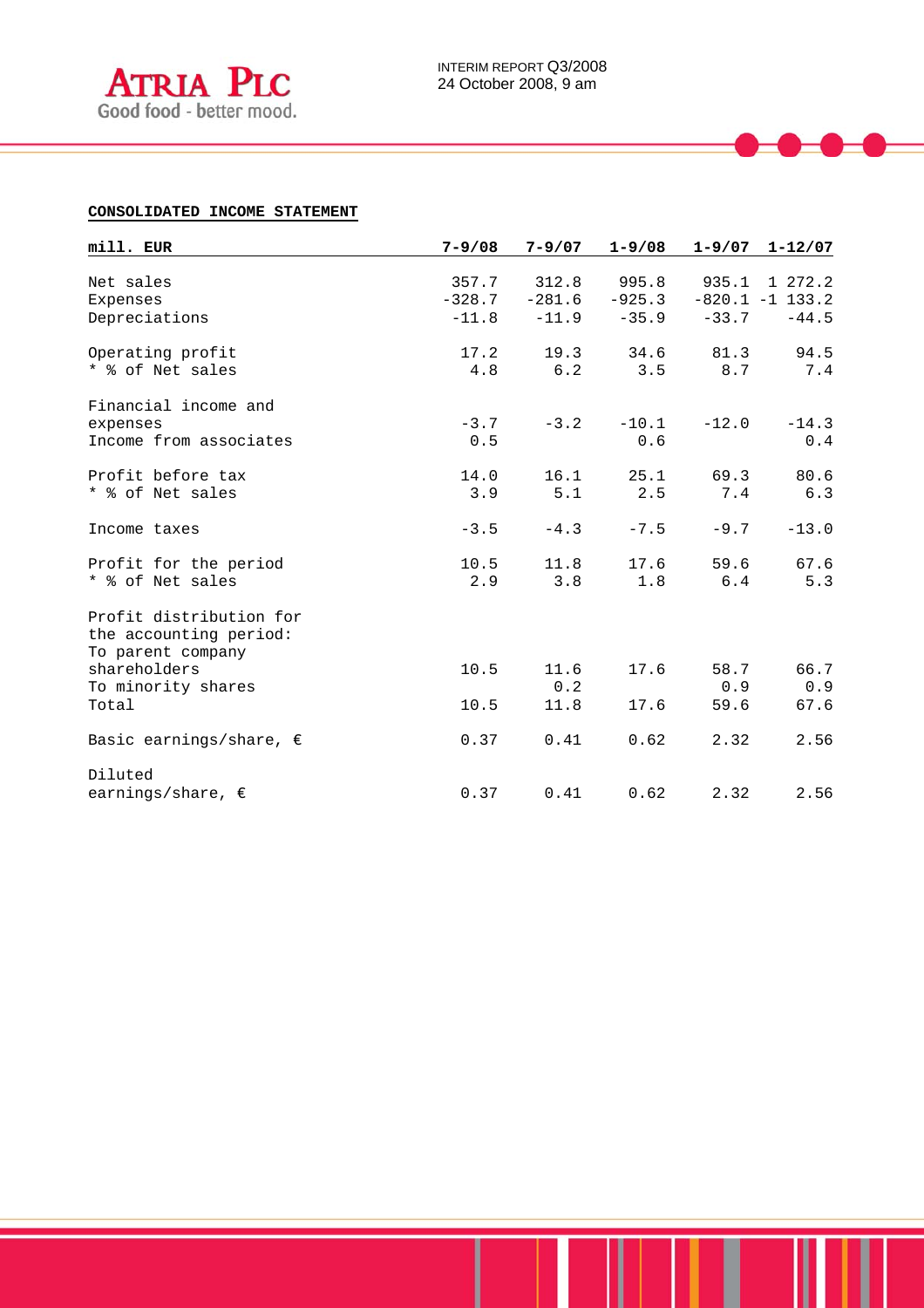

# **CALCULATION OF CHANGES IN SHAREHOLDERS' EQUITY**

| mill. EUR                                                 | company          | Equity belonging to the shareholders of the parent |              |                                 | Mino<br>rity<br>inte | Share<br>holders'<br>equity |                  |                  |                  |
|-----------------------------------------------------------|------------------|----------------------------------------------------|--------------|---------------------------------|----------------------|-----------------------------|------------------|------------------|------------------|
|                                                           | Share<br>capital | Share<br>premium value non-                        | Fair<br>fond | Inv.<br>rest.<br>equity<br>cap. | Trans<br>diff.       | Retained<br>lation earnings | Total            | rest             | in total         |
| Shareholders'<br>equity                                   |                  |                                                    |              |                                 |                      |                             |                  |                  |                  |
| $1 - 1 - 2007$                                            | 39.3             | 138.5                                              |              |                                 | 0.7                  | 128.1                       | 306.6            | $5.8$            | 312.4            |
| Translation<br>differences<br>Other changes<br>Profit for |                  |                                                    |              | 0.2                             | $-1.3$               |                             | $-1.3$<br>0.2    | $-0.1$<br>$-4.7$ | $-1.4$<br>$-4.5$ |
| the period<br>Distribution                                |                  |                                                    |              |                                 |                      | 58.7                        | 58.7             | 0.9              | 59,6             |
| of dividends<br>Share issue                               | 8.8              |                                                    |              | 110.2                           |                      | $-13.7$<br>$-2.5$           | $-13.7$<br>116.5 |                  | $-13.7$<br>116.5 |
| Shareholders'<br>equity                                   |                  |                                                    |              |                                 |                      |                             |                  |                  |                  |
| $30 - 9 - 2007$                                           | 48.1             | 138.5                                              |              |                                 | $110.4 - 0.6$        | 170,6                       | 467,0            | 1,9              | 468,9            |
| Shareholders'<br>equity<br>$1 - 1 - 2008$                 | 48.1             | 138.5                                              | 1.9          |                                 | $110.5 - 3.4$        | 178.5                       | 474.1            | 1.9              | 476.0            |
| Translation                                               |                  |                                                    |              |                                 |                      |                             |                  |                  |                  |
| differences<br>Other changes<br>Profit for                |                  |                                                    | $-1.8$       | 0.2                             | $-4,6$               |                             | $-4.6$<br>$-1.6$ | $-0.1$           | $-4.7$<br>$-1.6$ |
| the period<br>Distribution                                |                  |                                                    |              |                                 |                      | 17.6                        | 17.6             |                  | 17.6             |
| of dividends                                              |                  |                                                    |              |                                 |                      | $-19.8$                     | $-19.8$          |                  | $-19.8$          |
| Shareholders'<br>equity                                   |                  |                                                    |              |                                 |                      |                             |                  |                  |                  |
| $30 - 9 - 2008$                                           | 48.1             | 138.5                                              | 0.1          |                                 | $110.7 - 8.0$        | 176,3                       | 465.7            | 1.8              | 467.5            |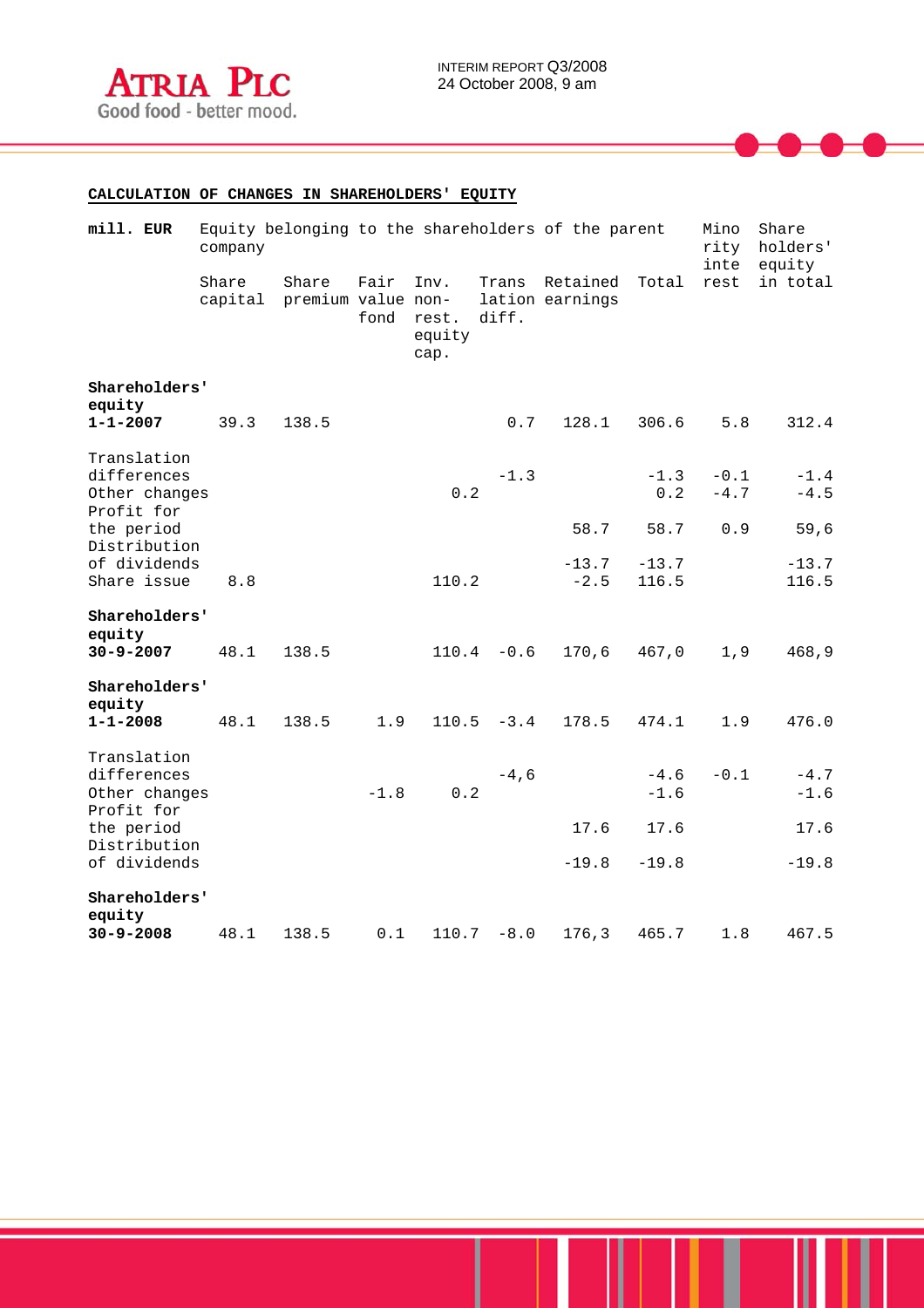

| CASH FLOW STATEMENT                  |            |            |            |            |             |
|--------------------------------------|------------|------------|------------|------------|-------------|
| mill- EUR                            | $1 - 9/08$ |            | $1 - 9/07$ |            | $1 - 12/07$ |
|                                      |            |            |            |            |             |
| Cash flow from operating activities  |            |            |            |            |             |
| Operating activities                 | 45.7       |            | 61.7       |            | 92.3        |
| Financial items                      |            |            |            |            |             |
| and taxes                            | $-23.5$    |            | $-26.4$    |            | $-28.4$     |
|                                      |            |            |            |            |             |
| Cash flow from operating activities, |            |            |            |            |             |
| total                                | 22.2       |            | 35.3       |            | 63.9        |
|                                      |            |            |            |            |             |
| Cash flow from investing activities  |            |            |            |            |             |
| Tangible and                         |            |            |            |            |             |
| intangible assets                    | $-60.8$    |            | $-61.9$    |            | $-92.1$     |
| Investments                          | $-0.4$     |            | $-0.9$     |            | $-1.4$      |
| Sold shares in subsidiaries          |            |            | 33.0       |            | 39.1        |
| Bought shares in subsidiaries        | $-35.5$    |            | $-123.6$   |            | $-124.6$    |
|                                      |            |            |            |            |             |
| Cash flow from investing activities, |            |            |            |            |             |
| total                                | $-96.7$    |            | $-153.4$   |            | $-179.0$    |
|                                      |            |            |            |            |             |
| Cash flow from financing activities  |            |            |            |            |             |
| Cash share issue                     |            |            | 116.5      |            | 116.5       |
| Loans drawn down                     | 130.7      |            | 254.2      |            | 304.1       |
| Loans repaid                         | $-46.4$    |            | $-232.1$   |            | $-292.1$    |
| Dividends paid                       | $-19.8$    |            | $-13.7$    |            | $-13.7$     |
|                                      |            |            |            |            |             |
| Cash flow from financing,            |            |            |            |            |             |
| total                                | 64.5       |            | 124.9      |            | 114.8       |
|                                      |            |            |            |            |             |
| Change in liquid funds               | $-10.0$    |            | 6.8        |            | $-0.3$      |
|                                      |            |            |            |            |             |
| SEGMENT-SPECIFIC INFORMATION         |            |            |            |            |             |
| <b>GEOGRAPHICAL</b>                  |            |            |            |            |             |
| mill. EUR                            | $7 - 9/08$ | $7 - 9/07$ | $1 - 9/08$ | $1 - 9/07$ | $1 - 12/07$ |
| Net Sales                            |            |            |            |            |             |
| Finland                              | 208.3      | 187.4      | 591.7      | 545.7      | 749.6       |
| Scandinavia                          | 124.5      | 108.6      | 342.8      | 341.8      | 457.8       |
| Russia                               | 22.7       | 15.6       | 58.3       | 48.7       | 65.6        |
| Baltic                               | 9.6        | 6.4        | 21.5       | 20.6       | 26.7        |
| Eliminations                         | $-7.4$     | $-5.2$     | $-18.5$    | $-21.7$    | $-27.5$     |
| Total                                | 357.7      | 312.8      | 995.8      | 935.1      | 1 272.2     |
|                                      |            |            |            |            |             |
| <b>EBIT</b>                          |            |            |            |            |             |
| Finland                              | 13.3       | 13.0       | 22.1       | 33.3       | 43.2        |
| Scandinavia                          | 3.9        | 6.7        | 15.6       | 49.4       | 54.9        |
| Russia                               | 1.9        | 1.1        | 2.3        | 3.8        | 4.3         |
| Baltic                               | $-0.9$     | $-0.7$     | $-3.1$     | $-3.0$     | $-4.4$      |
| Unallocated                          | $-1.0$     | $-0.8$     | $-2.3$     | $-2.2$     | $-3.5$      |
| Total                                | 17.2       | 19.3       | 34.6       | 81.3       | 94.5        |
|                                      |            |            |            |            |             |
| Operative EBIT                       |            |            |            |            |             |
| Finland                              | 13.3       | 13.0       | 22.6       | 33.3       | 43.2        |
| Scandinavia                          | 4.9        | 6.7        | 16.6       | 14.6       | 20.5        |
| Russia                               | 1.9        | 1.1        | 2.3        | 3.8        | 4.3         |
| Baltic                               | $-0.9$     | $-0.1$     | $-3.1$     | $-1.8$     | $-3.1$      |
| Unallocated                          | $-1.0$     | $-0.8$     | $-2.3$     | $-2.2$     | $-3.5$      |
| Total                                | 18.2       | 19.9       | 36.1       | 47.7       | 61.4        |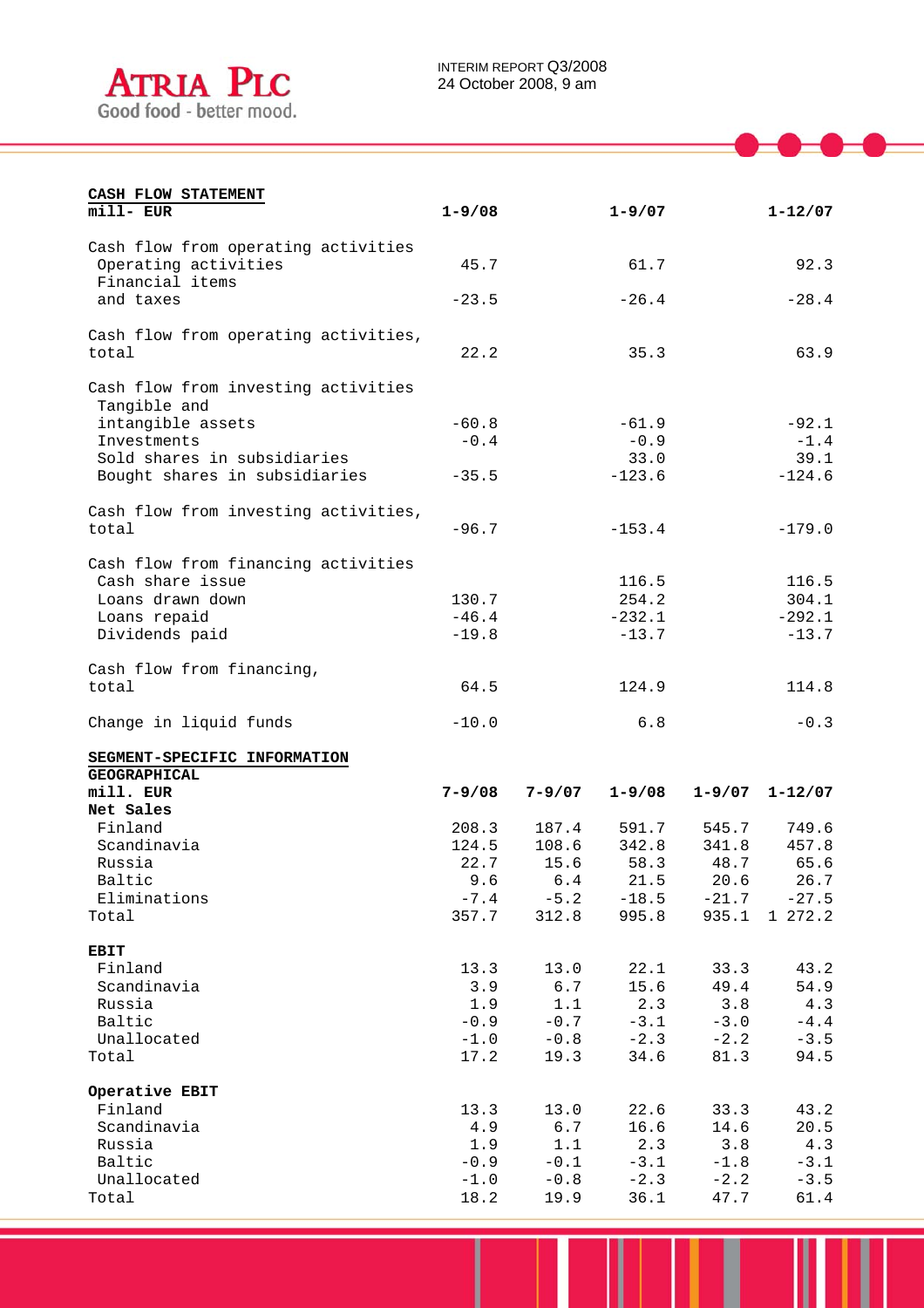

Segment reporting was redefined from the beginning of 2008 onwards in such a manner that each business area (Finland, Scandinavia, Russia and the Baltic countries) forms a segment. In addition, Group costs are now reported separately in unallocated items. Group costs mainly consist of personnel and administration costs as well as costs arising from the share-based payment plan. Previously, Group costs have been included in the figures reported for the segment Finland. Comparative figures have been adjusted to correspond to the current segment structure.

#### **LIABILITIES**

l

| mill. EUR                 |                                          | $30 - 9 - 08$ | $30 - 9 - 07$ | $31 - 12 - 07$ |
|---------------------------|------------------------------------------|---------------|---------------|----------------|
| given as security         | Debts with mortgages or other collateral |               |               |                |
| Loans from financial      |                                          |               |               |                |
| institutions              |                                          | 6.0           | 61.5          | 13.5           |
| Pension fund loans        |                                          | 4.2           | 4.8           | 4.6            |
| Total                     |                                          | 10.2          | 66.3          | 18.1           |
| as comprehensive security | Mortgages and other securities given     |               |               |                |
| Real estate mortgages     |                                          | 6.0           | 77.7          | 22.0           |
| Corporate mortgages       |                                          | 6.3           | 27.5          | 2.2            |
| Total                     |                                          | 12.3          | 105.2         | 24.2           |
| in the balance sheet      | Guarantee engagements not included       |               |               |                |
| Guarantees                |                                          | 6.5           | 3.6           | 3.6            |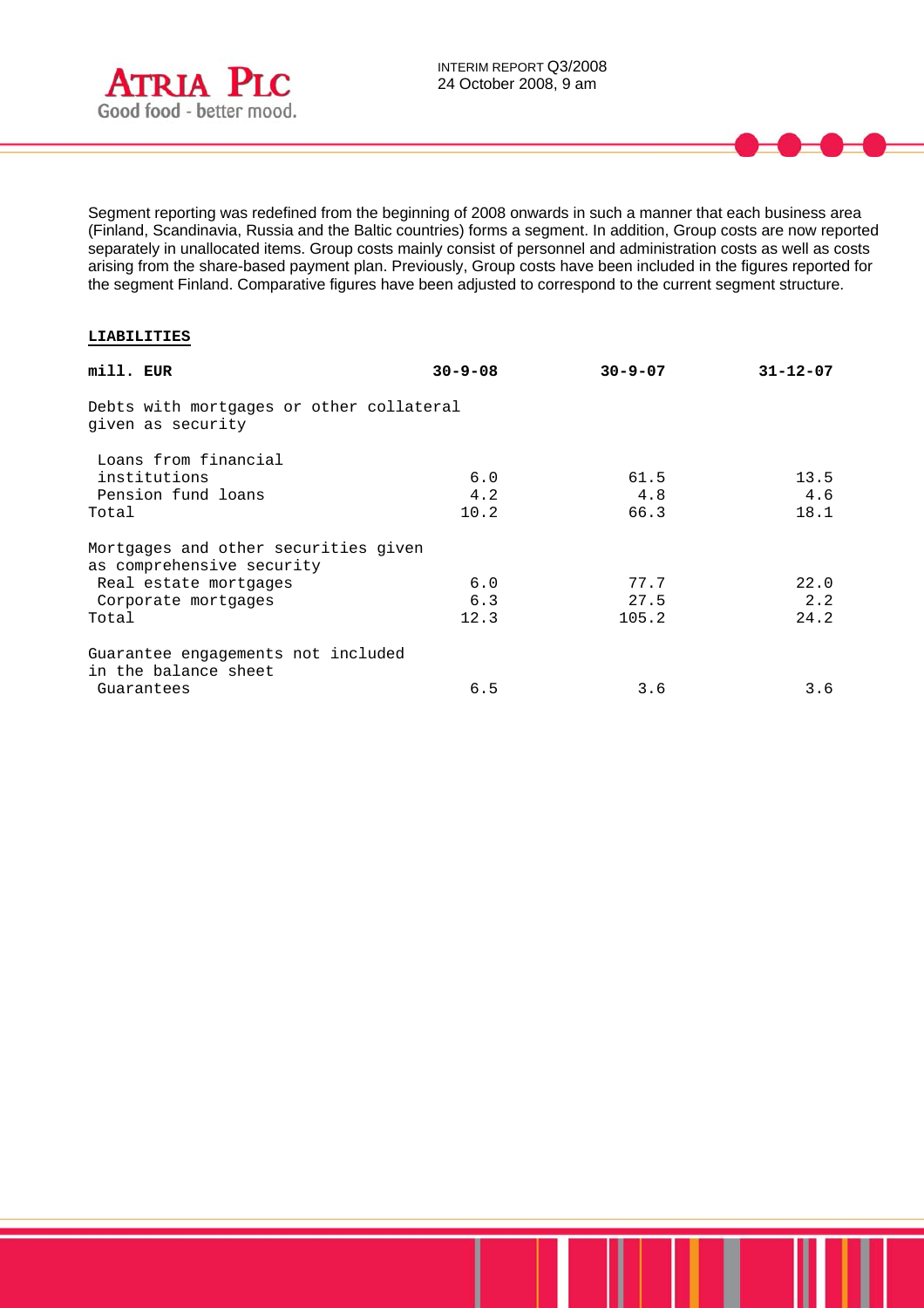

# **ACQUIRED OPERATIONS**

#### **RIDDERHEIMS**

l

Atria Scandinavia's strategy is to focus on products with a higher degree of processing. The acquisition of Ridderheims supports this strategy. The acquisition strengthens Atria's position in the fresh delicatessen market, which is currently one of the fastest growing segments in the consumer goods industry.

Ridderheims' operations are to be merged with the operations of Falbydgens Ost,

 a business unit of Atria Scandinavia. These will together comprise the Atria Deli business unit. The merger creates the finest and most comprehensive range of fresh delicatessen products in the Nordic countries and paves the way for increased exports for both companies. Ridderheims currently exports its products to eleven countries. The merger will allow it to increase its Swedish sales and exports even further, as Atria has a strong position and network of distributors in Finland, Denmark, the Baltic States and Russia. At the same time, Ridderheims' distribution network will enable Falbygdens Ost to export more of its products.

Furthermore, the acquisition will generate savings, as products which Ridderheims used to buy from subcontractors can now be manufactured in Atria's plants.

Ridderheims' net sales for the previous financial year were EUR 54.4 million and EBIT stood at EUR 1.9 million.

|                                               | Fair<br>value | Acquiree's<br>current<br>book value |
|-----------------------------------------------|---------------|-------------------------------------|
| Assets                                        |               |                                     |
| Property, plant and                           |               |                                     |
| equipment                                     | 5,7           | 5,7                                 |
| Goodwill                                      | 12,0          |                                     |
| Other intangible assets                       | 10,5          |                                     |
| Current assets                                | 8,0           | 8,0                                 |
| Cash and cash equivalents                     | 2,4           | 2, 4                                |
| Total assets                                  | 38,6          | 16,1                                |
| Liabilities                                   |               |                                     |
| Deferred tax liabilities                      | 3,0           |                                     |
| Interest-bearing liabilities                  | 2,6           | 2,6                                 |
| Other liabilities                             | 7,6           | 7,6                                 |
| Total liabilities                             | 13, 2         | 10, 2                               |
| Net assets                                    | 25, 4         | 5, 9                                |
| Purchase price                                | 25, 4         |                                     |
| Cash and cash equivalents of acquired company | 2,4           |                                     |
| Effect on cash flow                           | 23,0          |                                     |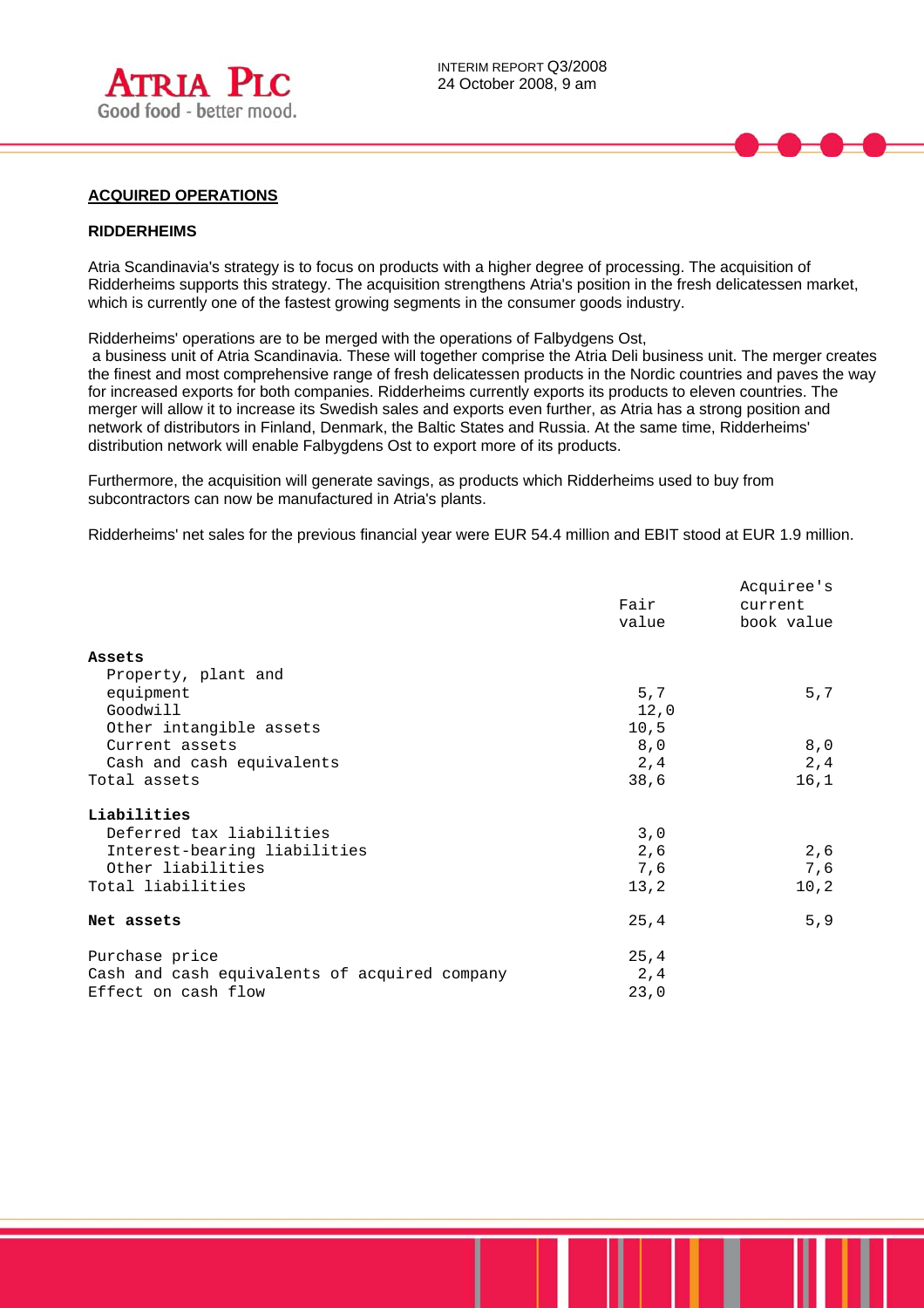

# **VASTSE-KUUSTE LIHATÖÖSTUS AND WÕRO KOMMERTS**

Atria complements and expands its current product range for retail customers in Estonia. Combined with the operations of Wõro and Vastse-Kuutse, AS Valga Lihatööstus is the second largest player in the Estonian meat processing market, with net sales of about EUR 42 million. The merger will generate significant synergies and help establish a firmer foothold in the market.

In the previous financial year, the companies posted net sales of EUR 18.6 million and EBIT stood at EUR 0.9 million.

|                                               | Fair<br>value | Acquiree's<br>current<br>book value |
|-----------------------------------------------|---------------|-------------------------------------|
| Assets                                        |               |                                     |
| Property, plant and                           |               |                                     |
| equipment                                     | 4,8           | 4,8                                 |
| Goodwill                                      | 5,7           |                                     |
| Other intangible assets                       | 2,9           |                                     |
| Current assets                                | 3,1           | 3,1                                 |
| Cash and cash equivalents                     | 2,6           | 2,6                                 |
| Total assets                                  | 19,1          | 10,5                                |
| Liabilities                                   |               |                                     |
| Interest-bearing liabilities                  | 1, 2          | 1, 2                                |
| Other liabilities                             | 2,8           | 2,8                                 |
| Total liabilities                             | 4,0           | 4,0                                 |
| Net assets                                    | 15,1          | 6, 5                                |
| Purchase price                                | 15,1          |                                     |
| Cash and cash equivalents of acquired company | 2,6           |                                     |
| Effect on cash flows                          | 12,5          |                                     |

Calculation has been made as a draft.

#### **ATRIA PLC Board of Directors**

For further information, please contact Matti Tikkakoski, President and CEO, tel. +358 50 2582.

**DISTRIBUTION**  Nasdaq OMX Helsinki Ltd Major media www.atria.fi

The interim report will be mailed to you upon request and is also available on our website at www.atria.fi/konserni.